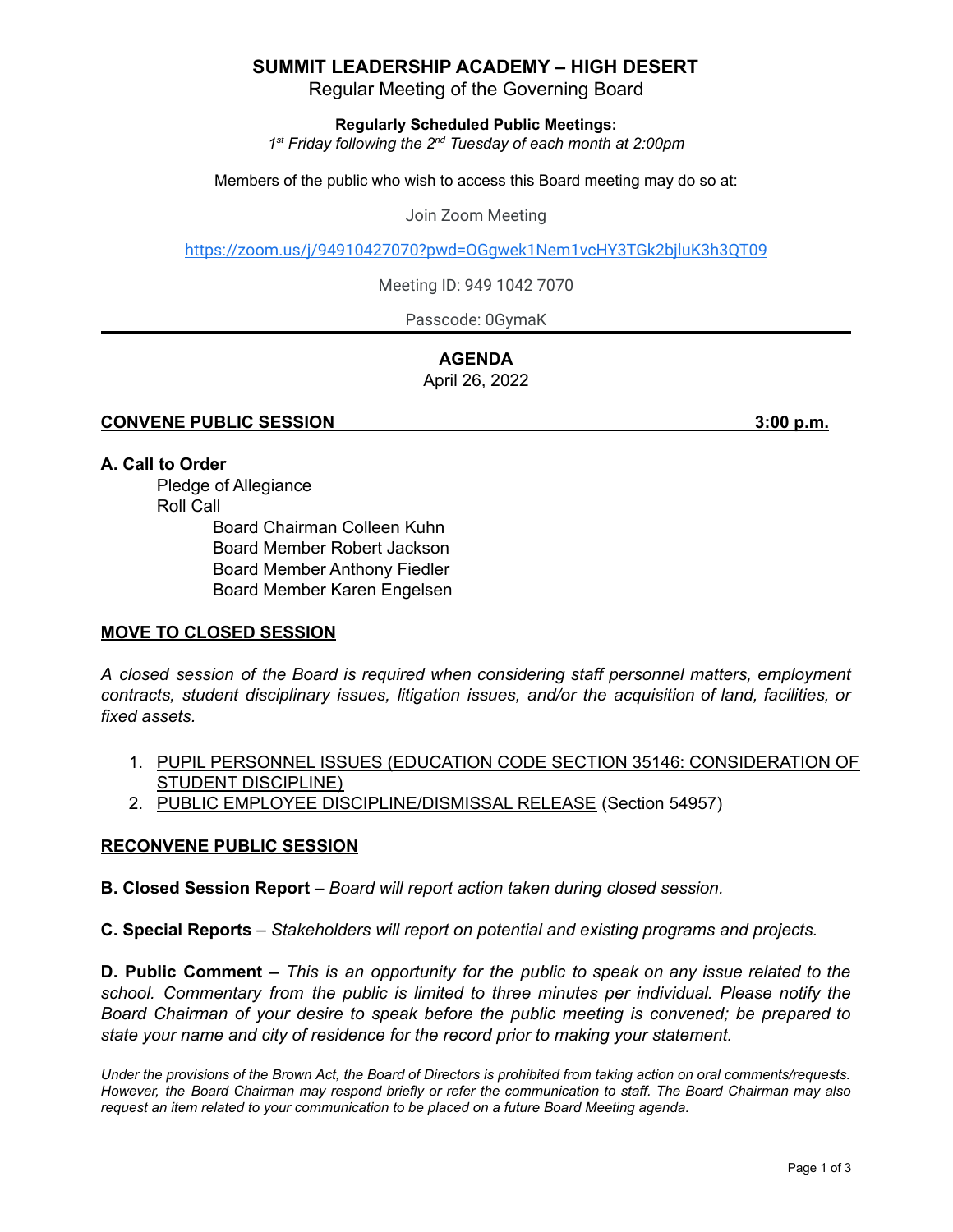# **SUMMIT LEADERSHIP ACADEMY – HIGH DESERT**

Regular Meeting of the Governing Board

Note: Members who wish to notify the Board of a perceived confidential issue may do so by sending a letter directly to *the Board Chairman, c/o Summit Leadership Academy, 12850 Muscatel Street Hesperia, CA 92344. The Board Chairman will evaluate the communiqué and determine the appropriate administrative action.*

Members of the public who wish to comment during the Board meeting may use the "raise hand" tool on the Zoom platform or email comments to slahdboard@slahd.com. Individual comments will be limited to three (3) minutes. If an interpreter is needed for comments, they will be translated to English and the time limit shall be six (6) minutes. The Board of Directors may limit the total time for public comment to a reasonable time. The Board reserves the right to mute *or remove a member of the public if comments or actions disrupt the Board meeting.*

**E. Items to be Removed from Consent or Action Agendas –** *Board members may request that an item be removed from the current Consent or Action Agendas for clarification, discussion, or correction purposes; or if additional research or information is requested.*

**F. Consent Agenda –** *The consent agenda is reserved for routinely scheduled business of the board; for operational and/or planning reports; and for the review and approval of standard operational and administrative procedures/assignments, protocols, and forms necessary for the efficient operation of the school.*

- 1. Approval of Board Minutes for Regular Meeting March 30, 2022
- 2. Approval of Expenditure Reports for February 2022, including the General, Fundraising, and Reserve Accounts.
- 3. Approval of Credit Card Reconciliation for February 2022.
- 4. Approval of Petty Cash for March 2022.

.

5. Approval of 2022-2023 Student Calendar.

**G. Action Agenda –** *The action agenda is reserved for items, issues, and topics that require public notification and/or the opportunity for public comment: including but not limited to revisions of Board Policy and School Administrative Regulations, the award of service and maintenance contracts to outside vendors, and other items not appropriate for the Consent Agenda.*

- 1. DISCUSSION/APPROVAL OF THE 2022-2023 BENEFIT CONTRIBUTION STRATEGY. The Board may approve the 2022-2023 Benefits Contribution Strategy.
- 2. DISCUSSION/APPROVAL OF THE SLAHD FY 2020-2021 990 CLA CLIENT DRAFT. The Board may approve the Summit Leadership Academy Fiscal Year 2020-2021 990 CliftonLarsonAllen client draft.
- 3. DIRECTOR APPOINTMENT ELECTIONS The Board may vote to renew appointments of Anthony Fiedler and Robert Jackson, retroactively effective 1/1/2020.
- 4. DIRECTOR APPOINTMENT ELECTIONS The Board may vote to renew appointment of Colleen Kuhn, retroactively effective 1/1/2021

**H. Board Member Comments –** *Individual Board members may share general information related to topics not on the agenda, such as school activities, training, conferences, etc.*